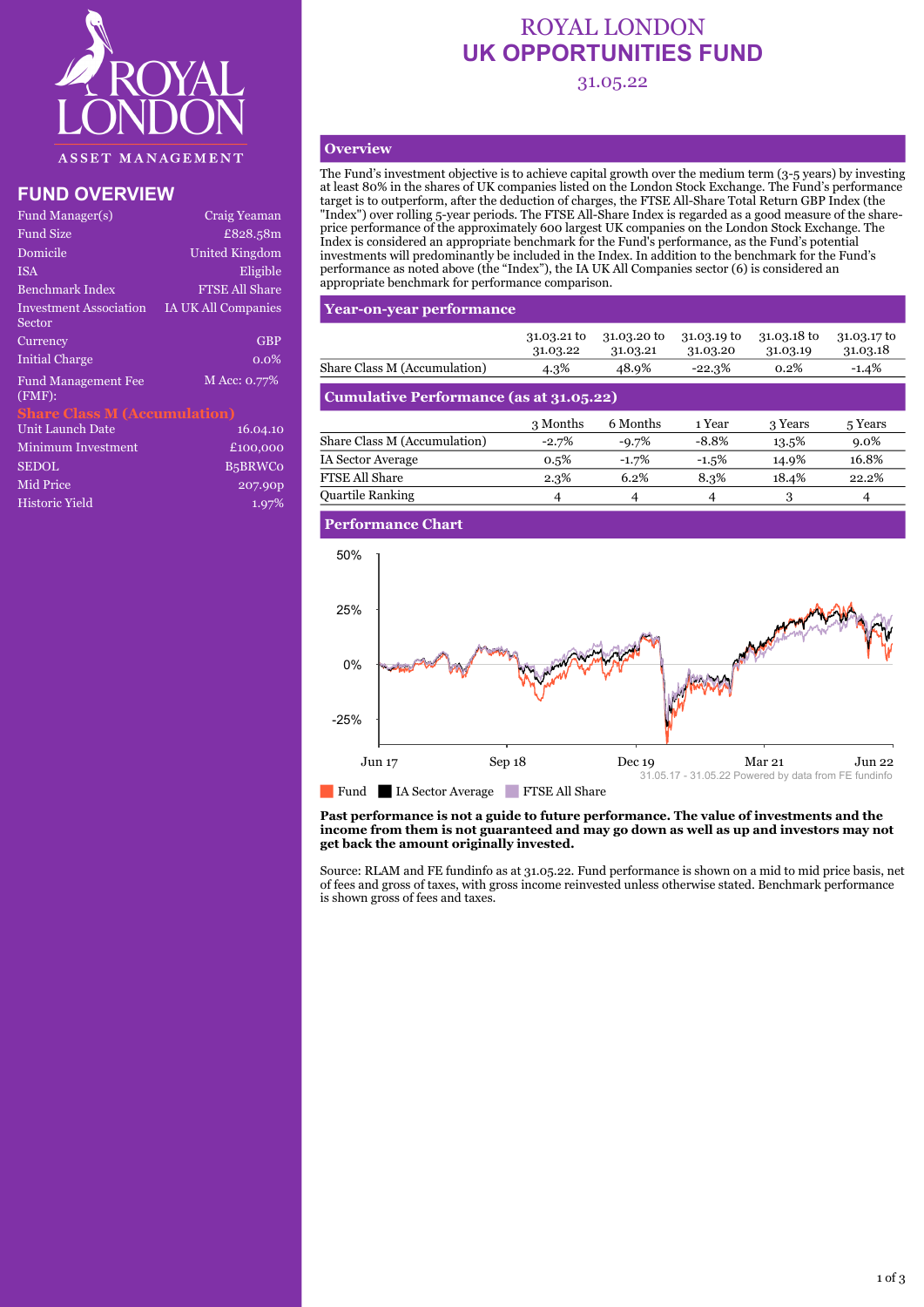### **Craig Yeaman**

Lead Manager Fund Manager tenure: 02.01.18

The historic yield reflects distributions declared over the past twelve months as a percentage of the mid-market price, as at the date shown. It does not include any preliminary charge and investors may be subject to tax on their distributions. Reported yields reflect RLAM's current perception of market conventions around timing of bond cash flows.

This is a financial promotion and is not investment advice. The Fund is a sub-fund of Royal London Equity Funds ICVC, an openended investment company with variable capital with segregated liability between sub-funds, incorporated in England and Wales under registered number IC000807. The Authorised Corporate Director (ACD) is Royal London Unit Trust Managers Limited, authorised and regulated by the Financial Conduct Authority, with firm reference number 144037.

Issued by Royal London Asset Management Limited, 55 Gracechurch Street, London, EC3V 0RL. Authorised and regulated by the Financial Conduct Authority, firm reference number 141665. A subsidiary of The Royal London Mutual Insurance Society Limited.

Source: RLAM, FE fundinfo and HSBC as at 31.05.22, unless otherwise stated. Yield definitions are shown above.

Our ref: FS RLAM PD 0041

For more information concerning the risks of investing, please refer to the Prospectus and Key Investor Information Document (KIID). Breakdowns exclude cash and futures.

### **Fund Commentary**

The UK Opportunities Fund returned 0.19% over the month, behind both the benchmark and peer group median, with the fund placed 54th percentile.

Domestically the key theme remains high inflation and the cost-of-living squeeze that UK households are facing. At the heart of this issue is the much higher cost of energy, driven by the severe disruption to the energy markets caused by Russia's invasion of Ukraine. That said, the pressures are by no means confined to energy. Other inflationary factors are also at play, such as supply chain disruption from COVID lockdowns in China, tight labour markets and sharp rises in many agricultural products feeding through into food prices. To try to counter the severe pressure on household budgets, the UK government announced a series of support measures to tackle fuel affordability. These measures will be partly funded by a windfall levy on Oil and Gas companies and there is also the suggestion that this could be extended to include electricity generation companies.

This months' strongest performer was Melrose Industries, up 15% from what appeared an oversold position. Worries over tightening supply chains and the implications these would have on the automotive and aerospace arenas have weighed heavily on the share price in recent months. BP and Shell continued their relentless march and added 12% and 10% respectively. Imperial Brands surprised the market by announcing in-line results and were rewarded with a 9% move in its share price and Synthomer bounced 7% following a period of underperformance.

On the downside, B&M European Value announced strong results but unfortunately this was accompanied by a cautionary outlook. The market is unforgiving, and the shares fell heavily to finish the month off 21%. Integrafin was another company to disappoint, this time on the outlook for higher costs which saw the price decline 16%. Spirax-Sarco continued to be caught in the crosshairs of a quality growth de-rating with a move downwards of 13% and Marshalls, following its recently announced acquisition of Marley, also lost 13%.

The fund had a relatively quiet month in terms of trading with one stock, TI Fluid Systems, exiting the portfolio following a hugely disappointing trading update which left more questions than answers. We recycled some of the proceeds into topping up positions where we felt recent share price drops had been unwarranted such as JD Sports and Watches of Switzerland Group or where we feel the prospects deserve a higher weighting in the cases of Shell and Imperial Brands.

Consumers are facing a significant cost of living squeeze, as inflation is currently at its highest level for decades. Likewise, companies are battling to defend margins, as their own input costs increase significantly. We believe our approach of investing in a broad range of companies who are in control of their own fates, irrespective of market conditions is the right one. As well as looking for durable businesses, a willingness to look through short-term extremes of sentiment and buy stocks when they are out of favour, or take profits when sentiment becomes exuberant should drive longer-term performance. We remain excited about the outlook for our portfolio companies and believe that over the medium to long-term, they can outperform the wider market.

This is not a recommendation or solicitation to buy or sell any particular security. The views and opinions expressed herein are those of the manager at the time and are subject to change without notice.

### **Sector Breakdown**

|                               | Fund  |
|-------------------------------|-------|
| Industrials                   | 25.5% |
| Financials                    | 18.7% |
| <b>Consumer Discretionary</b> | 17.5% |
| <b>Basic Materials</b>        | 15.4% |
| Energy                        | 10.6% |
| <b>Consumer Staples</b>       | 5.2%  |
| <b>Health Care</b>            | 3.9%  |
| Technology                    | 3.3%  |

### **Top 10 Holdings as at 31.05.22**

|                                                | Fund    |
|------------------------------------------------|---------|
| Shell Plc                                      | 7.0%    |
| Glencore Plc Usdo.01                           | 5.6%    |
| Ashtead Group Ord Gbpo.10                      | 5.3%    |
| Rio Tinto Ord Gbpo.10                          | 4.4%    |
| Intermediate Capital Group Plc Ord Gbpo.2625   | 4.3%    |
| Melrose Indust Plc Ord Gbpo.076190476          | $4.1\%$ |
| Astrazeneca Usdo.25                            | 3.9%    |
| Watches Of Switzerland Group Plc Ord Gbpo.0125 | 3.9%    |
| Osb Group Plc Ord Gbp3.04                      | 3.6%    |
| Bp Plc Ord Usdo.25                             | 3.6%    |
| <b>Total</b>                                   | 45.7%   |
| <b>No of Holdings</b>                          | 34      |

Every effort is made to ensure the accuracy of any information provided but no assurances or warranties are given. Nothing in this factsheet should be construed as advice and is therefore not a recommendation to buy or sell shares. 2 of 3